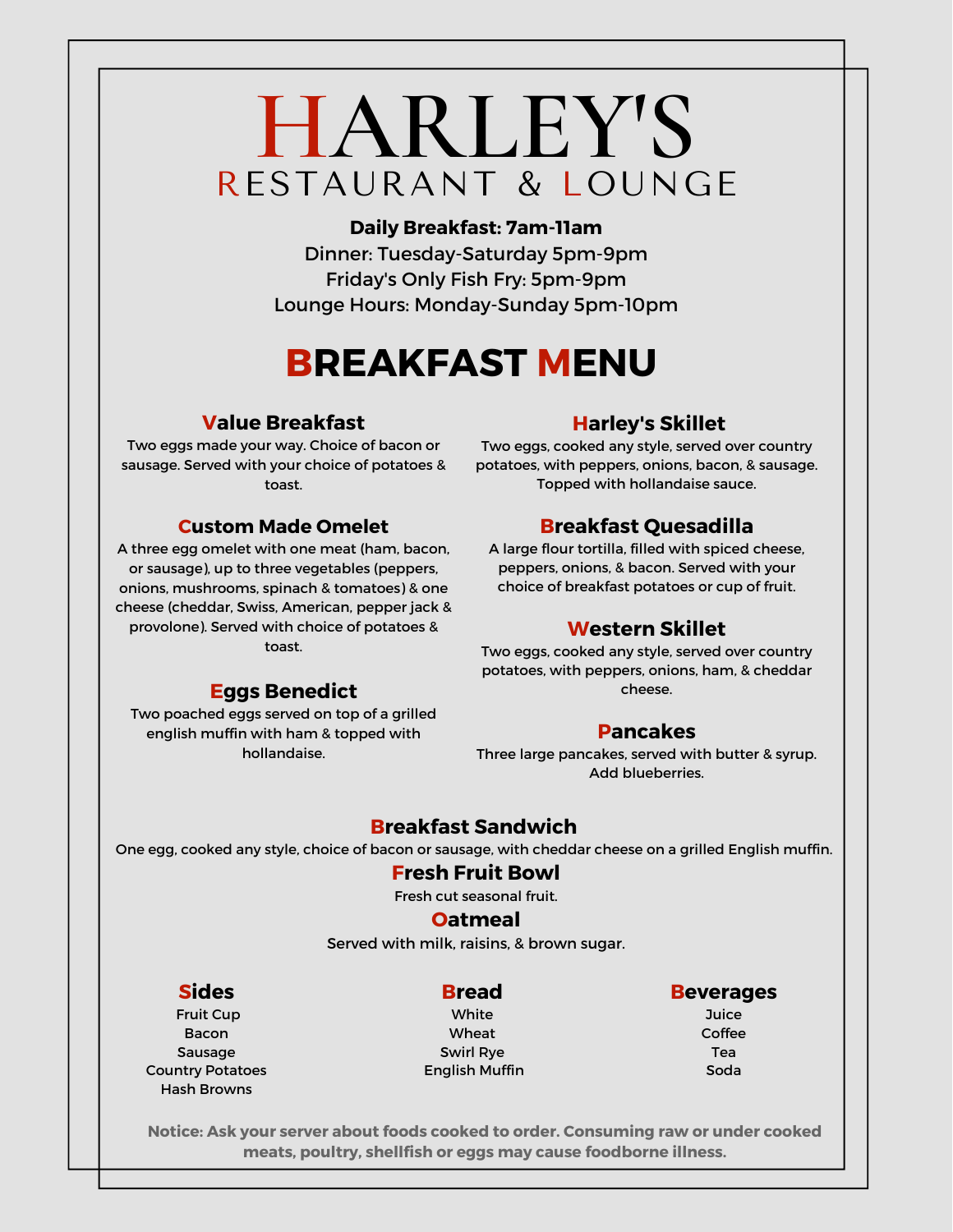# **HARLEY'S** RESTAURANT & LOUNGE

**Dinner Served: Tuesday-Saturday 5pm-9pm Lounge Hours: Monday-Sunday 5pm-10pm**



#### **CHICKEN TENDERS & FRIES**

#### **HARLEY'S HALF POUND BURGER & FRIES**

Lettuce, tomato, onion, on a brioche bun, with choice of cheese. Add Bacon Add sautéed mushrooms or onions

#### **WISCONSIN CHEESE CURDS**

**VEGGIE QUESADILLA & CHIPS** Add chicken or shrimp

**CRISPY CHICKEN WRAP & FRIES** Sub grilled chicken

**WHITEFISH SANDWICH & FRIES** 4-6oz filet, herb panko breaded & fried. Served with tartar sauce, lemon, lettuce, & tomato on brioche bun.



# **SALADS & SIDES**

Crock or Cup **SOUP OF THE DAY**

**CAESAR SALAD** Available as a full order or side order. Add chicken or shrimp

**GARDEN SALAD** Available as a full order or side order. Add chicken or shrimp

#### **MASHED REDSKINS**

**FRIES**

**WILD RICE PILAF**

**VEGETABLE OF THE DAY**

#### **GARLIC & HERB SIRLOIN STEAK**

Certified Angus beef eight ounce sirloin, grilled to your liking and topped with our garlic & herb compound butter. Served with garlic mashed redskin & vegetable.

#### **CHICKEN MARSALA**

A lightly breaded and seared chicken breast served atop a bed of wild rice pilaf. Topped with a mushroom marsala sauce & vegetable.

#### **LAKE SUPERIOR WHITEFISH**

A generous portion of Whitefish caught from Lake Superior. Your choice of lemon pepper or cajun season, then broiled. Served with wild rice pilaf.

#### **PORTOBELLO MUSHROOM RAVIOLI**

Delectable ravioli's stuffed with portobello mushrooms topped with our fire roasted red pepper alfredo sauce.

**Notice: Ask your server about foods cooked to order. Consuming raw or under cooked meats, poultry, shellfish or eggs may cause foodborne illness.**